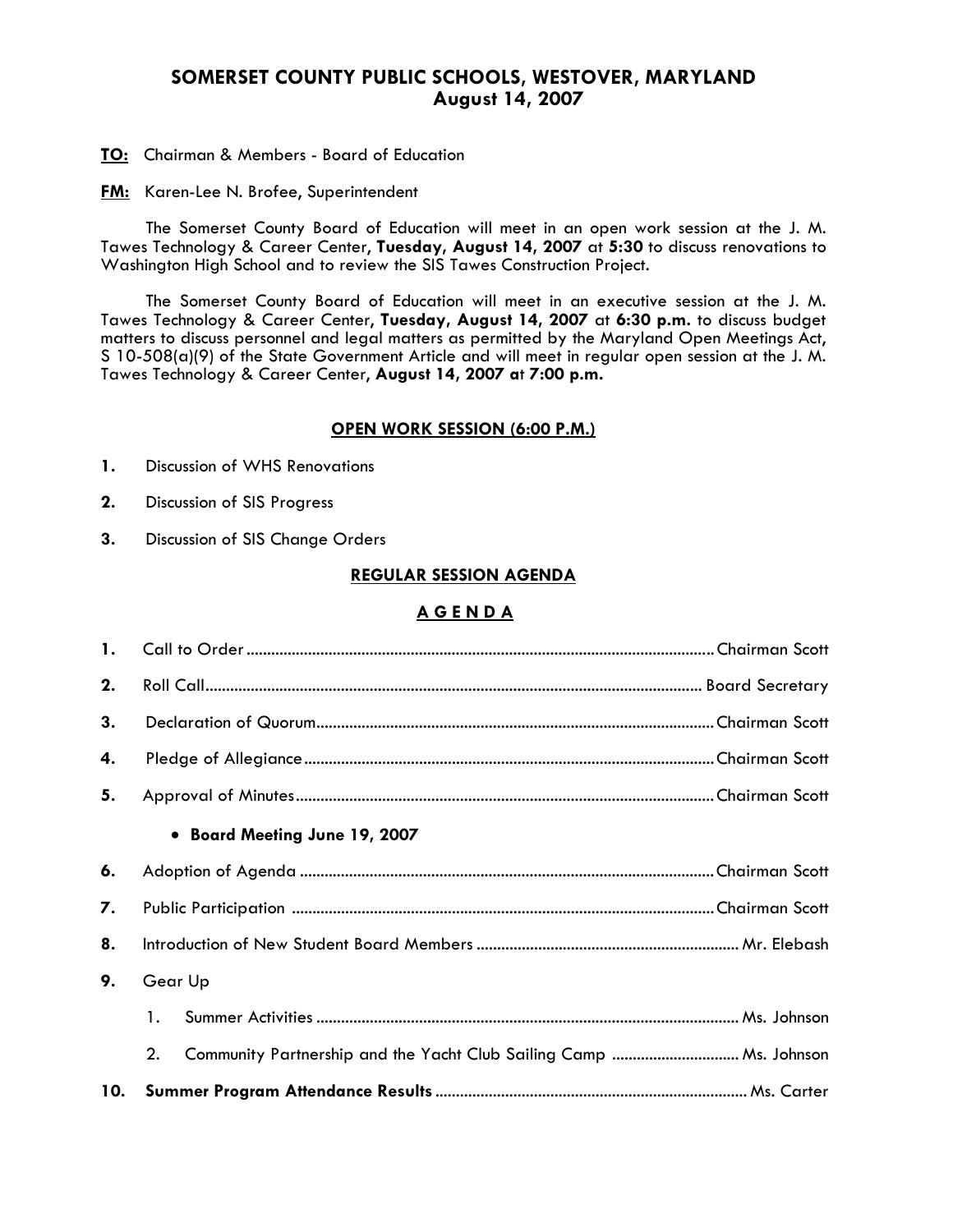# **11. Old Business**

### **A. Facilities and Transportation**

- 1. Change Order Approvals for Somerset Intermediate Schools.............. Mr. Daugherty (See Tab 11-A1)
- 2. Marion Sarah Peyton Move.................................................................................Dr. Brofee • A Telephone Poll was conducted – The expenditure request to reopen Marion Sarah Peyton was approved with all Board members voting unanimously. (See Tab 11-A2)

### **B. Policies**

- 1. Policy #100-13 Administrative Procedures .....................................................Dr. Brofee Board of Education Meetings • Changes under recording procedure
	- (See Tab 11-B1)
- 2. Policy #600-7 (Attendance Policy) ....................................................................Dr. Brofee • Telephone Poll conducted – Board members agreed to remove the Make-Up Time practice. (See Tab 11-B2)
- 3. Approval of revised Policy #700-53 (SRO Program) ...................................Dr. Brofee (See Tab 11-B3)
- **C. Response to Parent Advisory Council Comments of 06/19/07** ..............Mr. Daugherty

#### **12. New Business**

 **A. Progress Summary Report for 2006-2007** ............................................................Dr. Brofee (See Tab 12-A1)

#### **B. Policies**

1. Policy Revision - Policy #700-13........................................................................Dr. Brofee Work Schedule and Leave for Employees Somerset County Public Schools (See Tab 12-B1)

#### **C. Facilities and Transportation**

 1. Food Service Contracts .................................................................................Mr. Daugherty (See Tab 12-C1)

### **D. Human Resources Report**

1. New Hires, Retirees, and Resignations.............................................................Mr. Lawson (See Tab 12-D1)